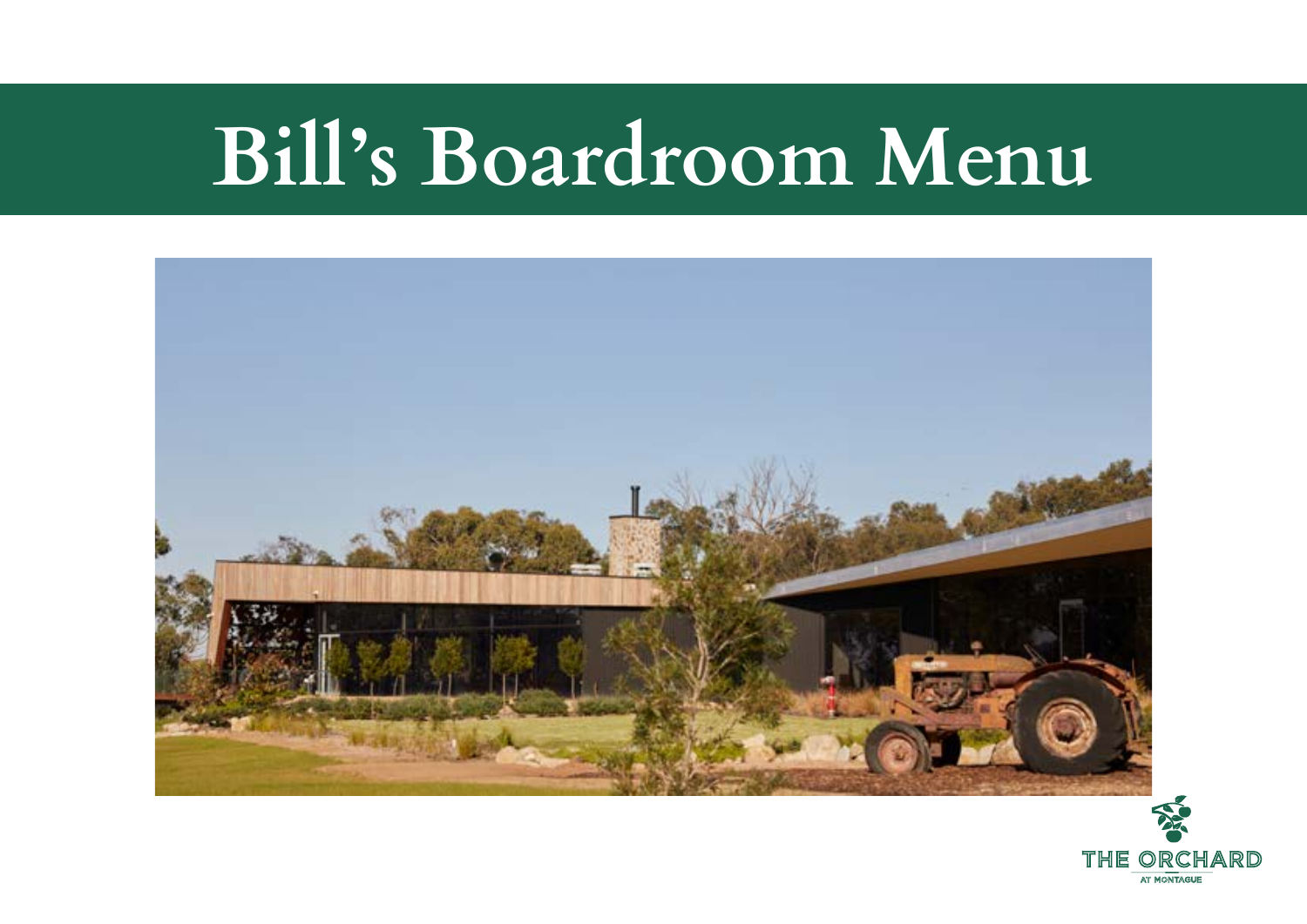## **OPTION 1: PLATTERS**

#### **Each platter caters up to 10 guests.**

- Gourmet mixed sandwiches (white, wholemeal or multigrain)- **\$85**
- Gourmet mixed wraps - **\$100**
- JAZZ™ apple and cinnamon mini muffins- **\$65**
- Gourmet mini tartlets and cakes- **\$100**
- Roasted vegetable frittata- **\$90**
- Smoked salmon blinis- **\$110**
- Seasonal fruit platter- **\$85**
- Savoury pastry platter of mini pies and sausage rolls- **\$90**
- Sweet pastry platter- **\$100**
- Dressed scone platter (1/2 scone per person up to 10 guests served with homemade jam and fresh cream)- **\$70**

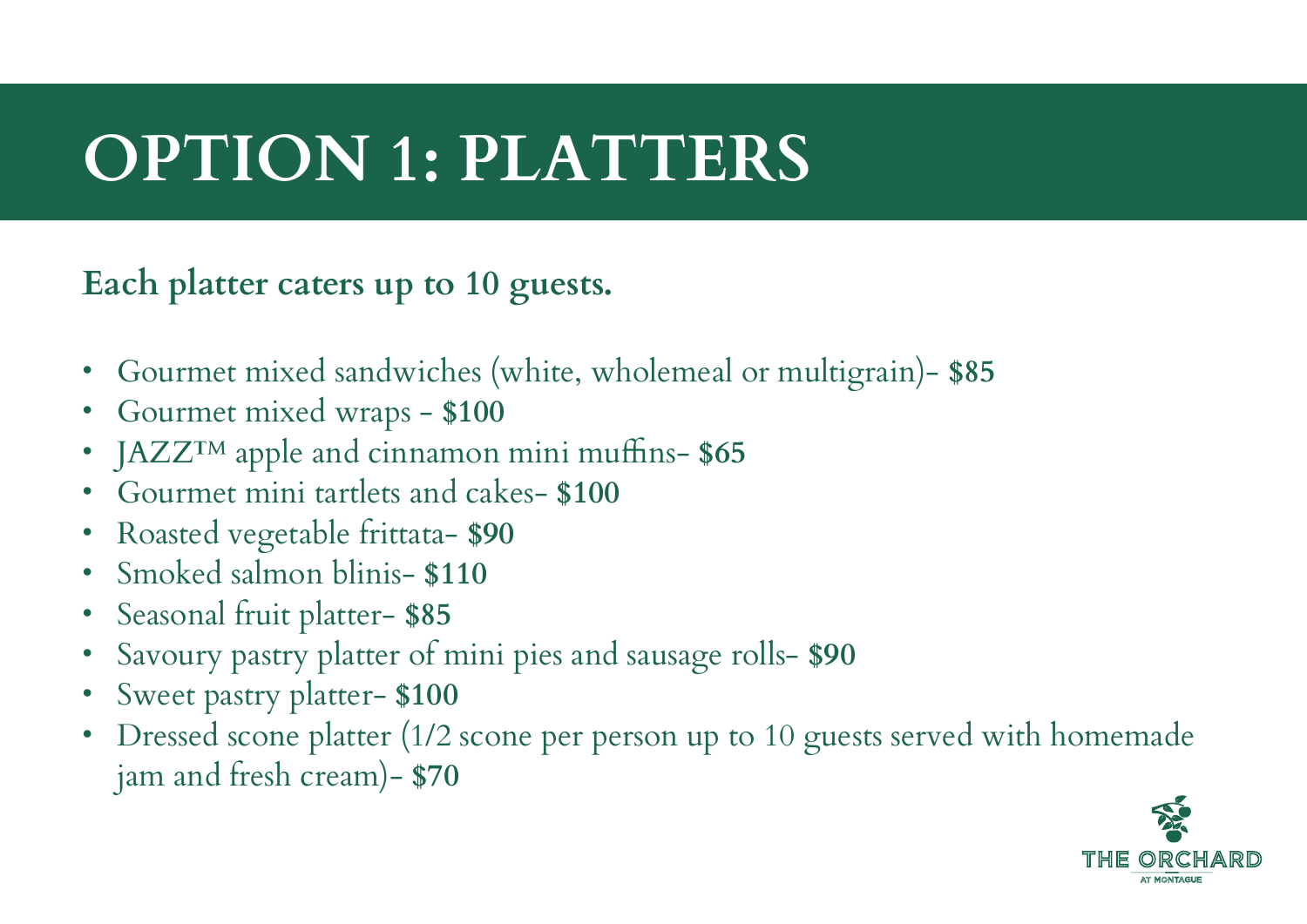## **OPTION 2: SHARED MENU**

**Shared menu can be served at a nominated time. \$49 per person. Items are served on platters for all to share.**

#### **Shared menu items include:**

- House Made Ricotta Gnocchi (V, NFO)
- Bill's Beef Brisket Burger (GFO)
- Gippsland Lamb Cutlets (3) (GF, DFO)
- Bill's Brew XPA Beer Battered Flathead Fillets (DF)
- Chicken Cotoletta (GF, DFO)
- Nero Misto Di Mare Ravioli
- Garden salad (V, VEO, DF, GF)
- Roasted Herb Potatoes (GF, VEO)
- Sautéed Greens (GF, V, VEO, DFO)